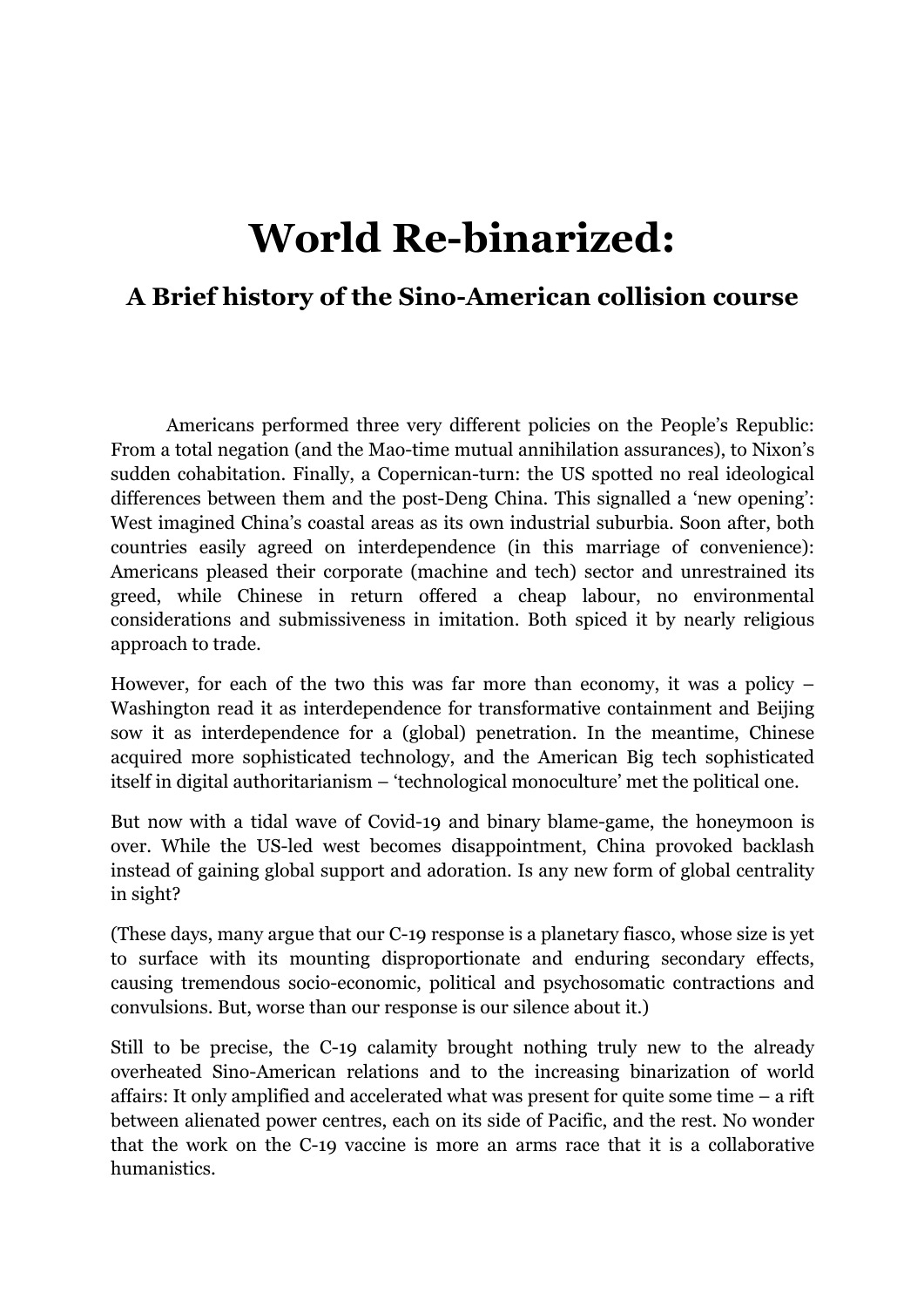This text examines prehistory of that rift; and suggests possible outcomes past the current crisis. It also discusses location and locality (absence of it, too). This since, geography is a destiny only for those who see their own history as faith.

# Origins of Future

Does our history only appear overheated – as rearly monocausal, while it is essentially calmly predetermined? Is it directional or conceivable, dialectic and eclectic or cyclical, and therefore cynical? Surely, our history warns (no matter if the Past is seen as a destination or resource). Does it also provide for a hope? Hence, what is in front of us: destiny or future? $1$ 

Theory loves to teach us that extensive debates on what kind of economic system is most conductive to human wellbeing is what consumed most of our civilizational vertical. However, our history has a different say: It seems that the manipulation of the global political economy (and usage of fear as the currency of control) – far more than the introduction of ideologies – is the dominant and arguably more durable way that human elites usually conspired to build or break civilizations, as planned projects. Somewhere down the process, it deceived us, becoming the self-entrapment. How?

 $\begin{array}{ccc} \star & \star & \star & \star \end{array}$ 

One of the biggest (nearly schizophrenic) dilemmas of liberalism, ever since David Hume and Adam Smith, was an insight into reality: Whether the world is essentially *Hobbesian* or *Kantian*. As postulated, the main task of any liberal state is to enable and maintain wealth of its nation, which of course rests upon wealthy individuals inhabiting the particular state. That imperative brought about another dilemma: if wealthy individual, the state will rob you, but in absence of it, the pauperized masses will mob you.

The *invisible hand* of Smith's followers have found the satisfactory answer – sovereign debt. That 'invention' meant: relatively strong central government of the state. Instead of popular control through the democratic checks-&-balance mechanism, such a state should be rather heavily indebted. Debt – firstly to local merchants, than to foreigners – is a far more powerful deterrent, as it resides outside the popular check domain.

 <sup>1</sup> Flow and irreversibility (as well as the non-directionality and the Boltzmann's unfolding) of time is one of the fundamental principles that governs visible (to say; comprehensible) universe. If and when so, the Future itself must be certain, but unshaped. Hence, (directionality of time towards) Future is nothing else but a manifestation of the second law of thermodynamics (one of the fundamental principles of chemo-physics that governs us). At the same time, it also has to be (a net sum of) our collective projection onto the next: Collapse of the (multivectoral) probability and its realisation into (a four dimensional) possible tomorrow. For a clerical reason, we tend to deduce future events from human constructs (known as the theoretical principles) or to induce them from deeply rooted/commonly shared visions (known as past experience).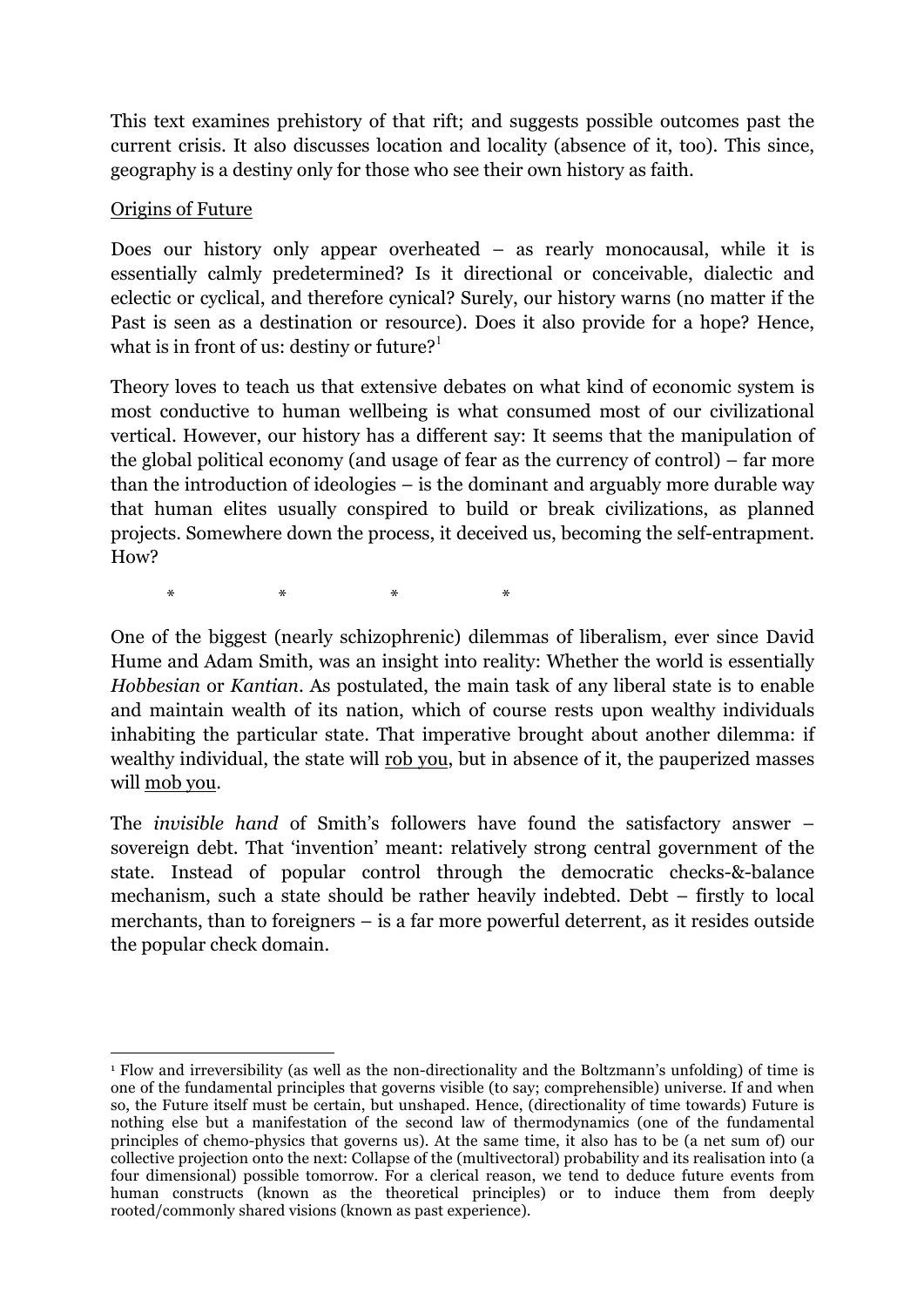With such a *mixed blessing,* no empire can easily demonetize its legitimacy, and abandon its hierarchical but invisible and unconstitutional controls. This is how a debtor empire was born. A blessing or totalitarian curse? Let us briefly examine it.

The Soviet Union – much as (the pre-Deng's) China itself – was far more of a classic continental military empire (overtly brutal; rigid, authoritative, anti-individual, apparent, secretive), while the US was more a financial-trading empire (covertly coercive; hierarchical, yet asocial, exploitive, pervasive, polarizing). On opposite sides of the globe and cognition, to each other they remained enigmatic, mysterious and incalculable: *Bear* of permafrost vs. *Fish* of the warm seas. Sparta vs. Athens. Rome vs. Phoenicia… However, common for both (as much as for China today) was a superappetite for omnipresence. Along with the price to pay for it.

Consequently, the Soviets went bankrupt by mid 1980s – they cracked under its own weight, imperially overstretched. So did the Americans – the 'white man burden' fractured them already by the Vietnam war, with the *Nixon shock* only officializing it. However, the US imperium managed to survive and to outlive the Soviets. How?

The United States, with its financial capital (or an outfoxing illusion of it), evolved into a debtor empire through the Wall Street guaranties. Titanium-made *Sputnik* vs. gold mine of printed-paper… Nothing epitomizes this better than the words of the longest serving US Federal Reserve's boss, Alan Greenspan, who famously quoted J.B. Connally to then French President Jacques Chirac: "True, the dollar is our currency, but your problem". Hegemony vs. hege*money*.

House of Cards (Forever r>g)

Conventional economic theory teaches us that money is a universal equivalent to all goods. Historically, currencies were a space and time-related, to say localitydependent. However, like no currency ever before, the US dollar became – past the WWII – the universal equivalent to all other moneys of the world. According to history of currencies, the core component of the non-precious metals' money is a socalled promissory note – intangible belief that, by any given point in future, a particular shiny paper (self-styled as money) will be smoothly exchanged for real goods.

Thus, roughly speaking, money is nothing else but a civilizational construct about imagined/projected tomorrow – that the next day (which nobody has ever seen in the history of humankind, but everybody operates with) definitely comes (i), and that this tomorrow will certainly be a better day then our yesterday or even our today (ii).

This and similar types of collective constructs (horizontal and vertical) over our social contracts hold society together as much as its economy keeps it alive and evolving. Hence, it is money that powers economy, but our blind faith in constructed (imagined) tomorrows and its alleged certainty is what empowers money.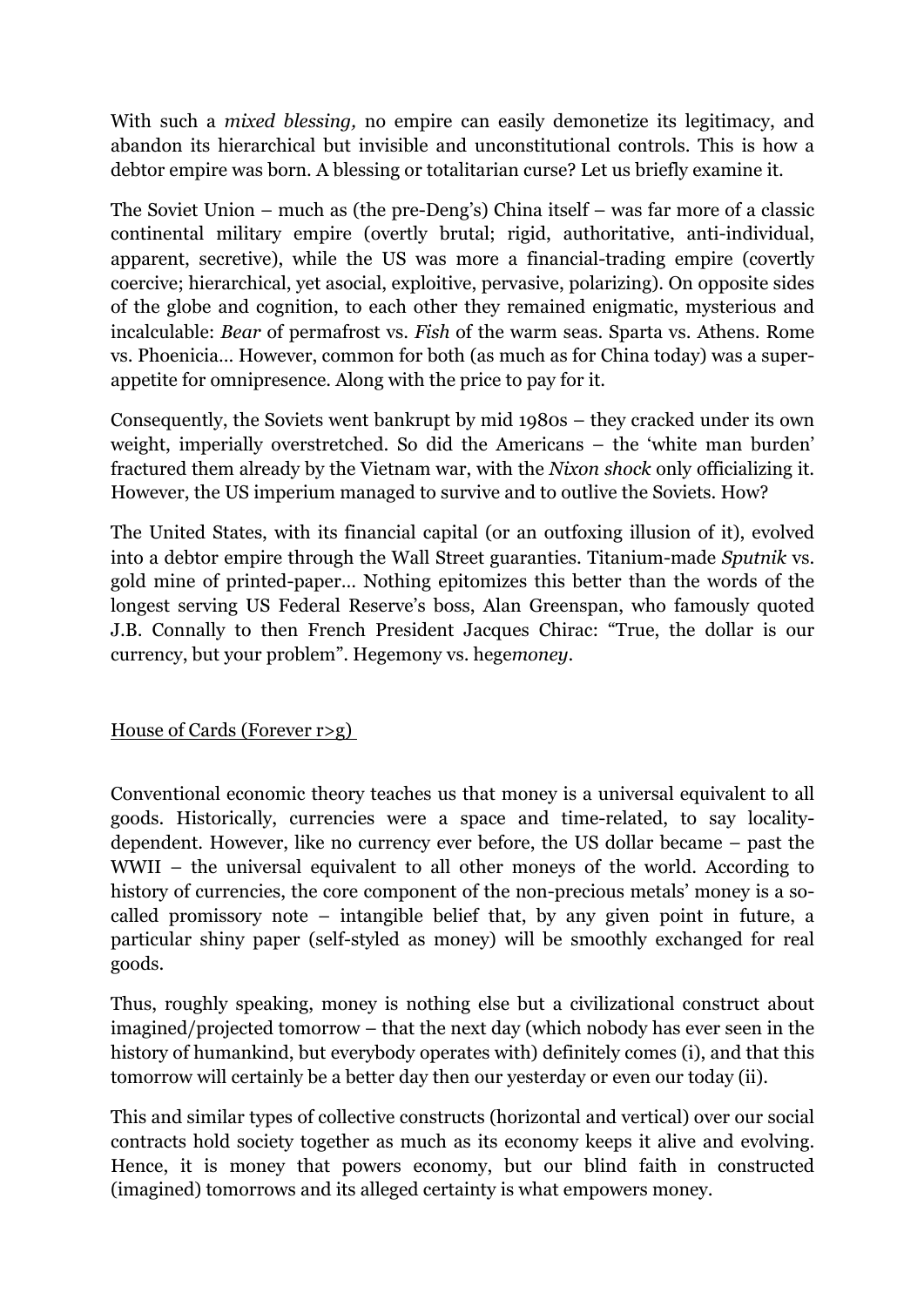Tellingly, the universal equivalent of all equivalents – the US dollar – follows the same pattern: Bold and widely accepted promise. For the US, it almost instantly substan-tiates extraterritorial economic projection: American can print (any sum of) money without fear of inflation. (Quantitative easing is always exported; value is kept home.)

(Empire's currency loses its status when other nations lose confidence in ability of that imperial power to remain solvent. For the pre-modern and modern history, it happened with  $5$  powers – two Iberian, Dutch, France and the UK – before the US dollar took the role of world reserve currency. Interestingly, each of the empires held it for roughly a century. The US century is just about to expire, and there are already contesters, territorial and non-territorial, symmetric and asymmetric ones. On offer are tangibles and intangibles: gold, cryptocurrencies, and biotronics/nanochemoelectricals.)

But, what does the US dollar promise when there is no gold cover attached to it ever since the time of Nixon shock of 1971?

Pentagon promises that the oceanic sea-lanes will remain opened (read: controlled by the US Navy), pathways unhindered, and that the most traded world's commodity – oil, will be delivered. So, it is not a crude or its delivery what is a cover to the US dollar – it is a promise that oil of tomorrow will be deliverable. That is a real might of the US dollar, which in return finances Pentagon's massive expenditures and shoulders its supremacy.

Admired and feared, Pentagon further fans our planetary belief in tomorrow's deliverability – if we only keep our faith in dollar (and hydrocarbons' energized economy), and so on and on in perpetuated circle of mutual reinforcements.<sup>2</sup>

These two pillars of the US might from the East coast (the US Treasury/Wall Street and Pentagon) together with the two pillars of the West coast – both financed and amplified by the US dollar, and spread through the open sea-routs (Silicone Valley and Hollywood), are an essence of the US posture. Country that hosts such a dream factory, as the US does Hollywood, is easy to romanticize – though other 3 pillars are to take and to coerce.

This very nature of power explains why the Americans have missed to take the mankind into completely other direction; towards the non-confrontational, decarbonized, de-monetized/de-financialized and de-psychologized, the self-realizing and green humankind. In short, to turn history into a moral success story. They had such a chance when, past the Gorbachev's unconditional surrender of the Soviet bloc, and the Deng's Copernicus-shift of China, the US – unconstrained as a *lonely* 

<sup>&</sup>lt;u> 1989 - Johann Stein, marwolaethau a bh</u> <sup>2</sup> Complementing the Monroe Doctrine, President Howard Taft introduced the so-called 'dollar diplomacy' – in early  $XX$  c. – that "substitutes dollars for bullets". This was one of the first official acknowledgements of the Wall Street – Pentagon symbiotic link.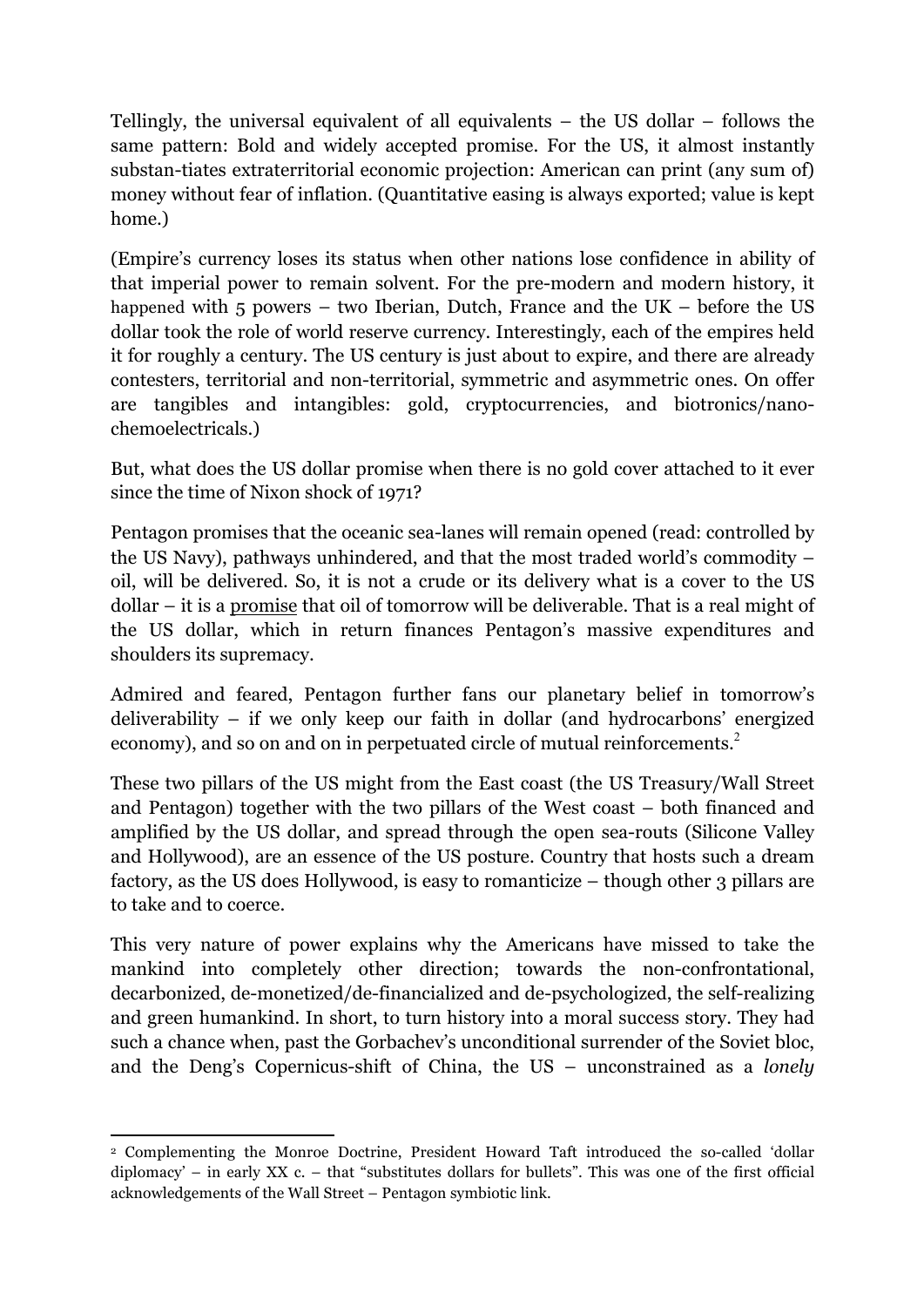*superpower* – solely dictated terms of reference; our common destiny and direction/s to our future/s.

# Winner is rarely a game-changer

Sadly enough, that was not the first missed opportunity for the US to soften and delay its forthcoming, imminent multidimensional imperial retreat. The very epilogue of the WWII meant a full security guaranty for the US: Geo-economically  $-54\%$  of anything manufactured in the world was carrying the *Made in USA* label, and geostrategically – the US had uninterruptedly enjoyed nearly a decade of the 'nuclear monopoly'. Up to this very day, the US scores the biggest number of N-tests conducted, the largest stockpile of nuclear weaponry, and it represents the only power ever deploying this 'ultimate weapon' on other nation.

To complete the irony, Americans enjoy geographic advantage like no other empire before. Save the US, as Ikenberry notes: "…every major power in the world lives in a crowded geopolitical neighborhood where shifts in power routinely provoke counterbalancing". Look the map, at Russia or China and their packed surroundings. The US is blessed with its insular position, by neighboring oceans. All that should harbor tranquility, peace and prosperity, foresightedness.

Why the lonely might, an *empire by invitation* did not evolve into **empire of relaxation,** a generator of harmony? Why does it hold (extra-judicially) captive more political prisoners on Cuban soil than the badmouthed Cuban regime has ever had? Why does it remain obsessed with armament for at home and abroad? Why existential anxieties for at home and security challenges for abroad? (Eg. 78% of all weaponry at disposal in the wider MENA theater is manufactured in the US, while domestically Americans – only for their civilian purpose – have 1,2 small arms pieces per capita.)

Why the fall of Berlin Wall 30 years ago marked a beginning of decades of stagnant or failing incomes in the US (and elsewhere in the OECD world) coupled with alarming inequalities. What are we talking about here; the inadequate intensity of our tireless confrontational push or about the false course of our civilizational direction?

Indeed, no successful and enduring empire does merely rely on coercion, be it abroad or at home. The grand design of every empire in past rested on a skillful calibration between obedience and initiative – at home, and between bandwagoning and engagement – abroad. (Thus, the main battle is traditionally between the television and the refrigerator.) In XXI century, one wins when one convinces, not when one coerces. Hence, if unable to escape its inner logics and deeply rooted appeal of *confrontational nostalgia*, the prevailing archrival is only a winner, rarely a gamechanger.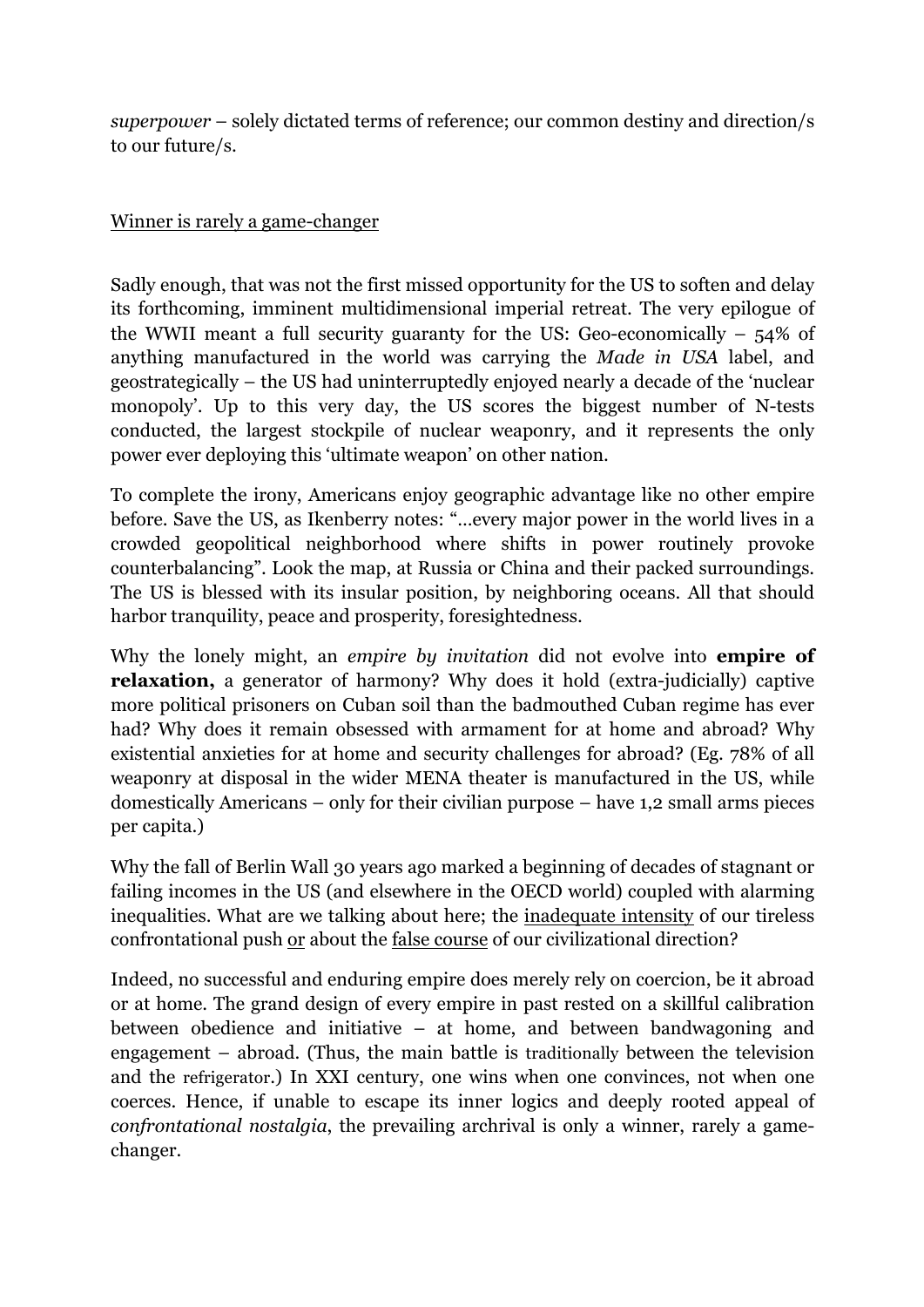How did we miss to notice it before? Simply, economy –right after history– is the ideologically most 'colored' scientific discipline of all. (Our 'mainstream' narrative is thus full of questionable counterfactuals.)

To sum up; After the collapse of the Soviet Union, Americans accelerated expansion while waiting for (real or imagined) adversaries to further decline, 'liberalize' and bandwagon behind the US. One of the instruments was to aggressively push for a greater economic integration between regional and distant states, which – as we see now, passed the 'End-of-History' euphoria of 1990s – brought about (irreversible) socio-political disintegration within each of these states.

#### A Country or a Cause, Both or None?

<u> 1989 - Johann Stein, marwolaethau a bh</u>

*Expansion is the path to security* dictatum, of the post-Cold War socio-political and (hyper-liberal) economic mantra, only exacerbated the problems afflicting the *Pax Americana,* which acidified global stewardship; hence oceans, populations and the relations to the unbearable levels. That is why and that is how the capability of the US to maintain its order started to erode faster than the capacity of its opponents to challenge it. A classical imperial self-entrapment (by the so-called bicycle theory: keep pedalling same way or topple over).

Clearly, the US post-Cold War preponderance is now challenged in virtually every domain: America can no longer operate unrestrained in the traditional spheres of land, sea and air, not in newer ones like the (near and deeper) outer space and cyberspace. The repeated failure to notice and recalibrate such an imperial (over- )emasculation and consequent retreat brought the painful hangovers to Washington, the most noticeably, by the last two presidential elections.<sup>3</sup>

Inability to manage the rising costs of sustaining the imperial order only increased the domestic popular revolt and political pressure to abandon its 'mission' altogether. In that light the recent Saigon II – withdrawal from Afghanistan, too. The pullout was not a miscalculation or ill-made move but a long overdue shift to realism in American foreign policy.<sup>4</sup> Perfectly hitting the target to miss everything else …

In short, past the Soviet collapse Americans intervened too much abroad, regulated too little at home, and delivered less than ever – both at home and abroad. Such model attracts none.<sup>5</sup> No wonder that today all around the globe many do question if

<sup>3</sup> Average American worker is unprotected, unorganised/disunionised, disoriented, and pauperised. Due to (the US corporate sector induced) colossal growth of China, relative purchasing power of American and Chinese labourer now equals. At present, the median US worker would frictionlessly accept miserable work conditions and dismal pay, not too different from the one of the Chinese labourers – just to get a job. The first to spot that and then wonderfully exploited it, was a Trump team.

<sup>4</sup> E.g. during the peak times of its longest – and fiasco ending – foreign intervention, the US was spending some \$110 billion per annum in Afghanistan, roughly 50% more than annual American federal spending on education.)

<sup>5</sup> "A rogue superpower … colossus lacking moral commitments … aggressive, heavily armed, and entirely out for itself. … some US security guaranties have started to look like protection rackets. …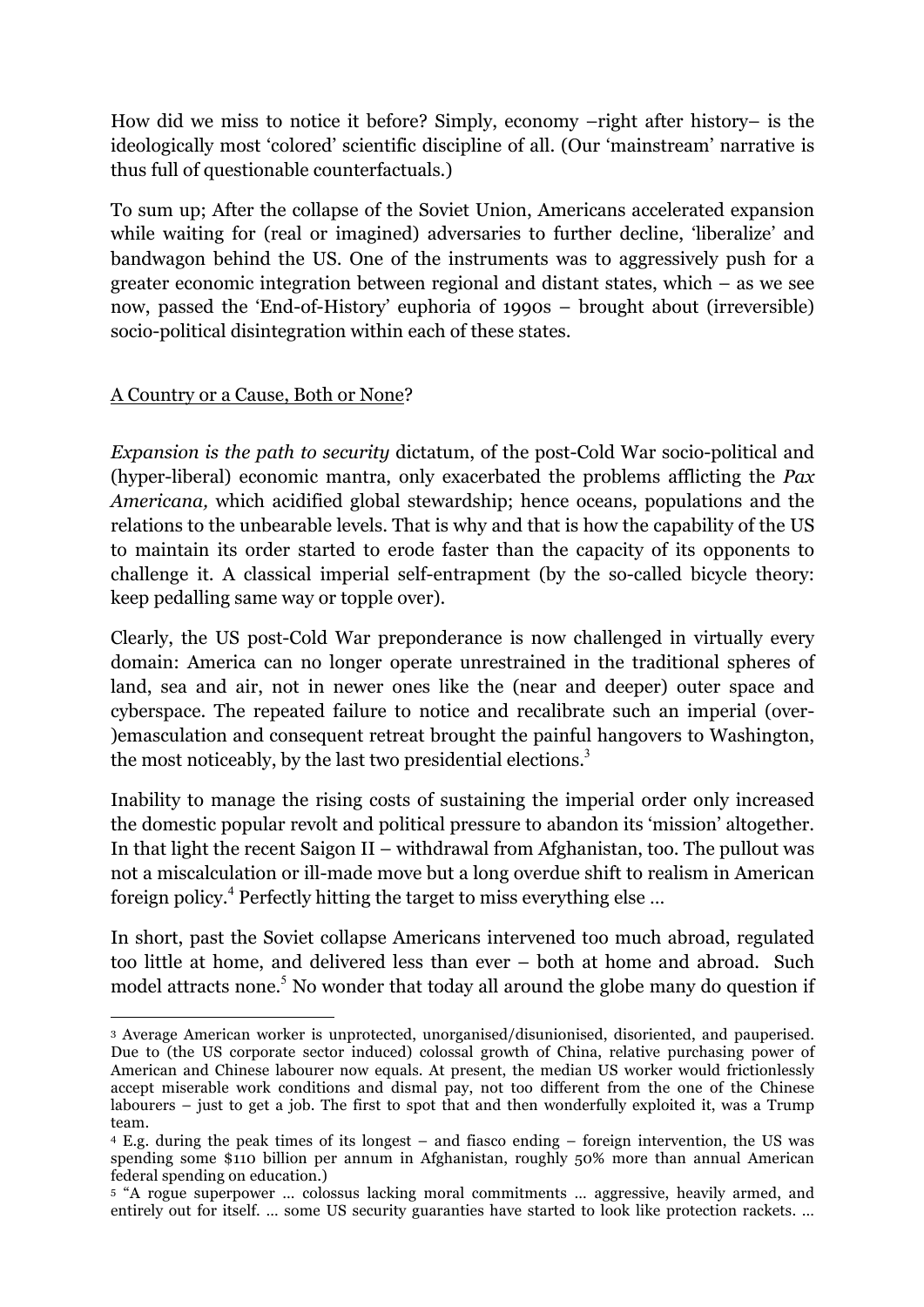the States would be appealing ever again. Domestically, growing number of people perceive foreign policy mostly as an expensive destruction; divinized trade and immigration as destroyers of jobs and communities. Its political system is unable to decouple and deconcentrate wealth and power which suffocates the very social fabrics $6$ 

Hence, Americans are not fixing the world anymore. They are only managing its decline. Look at their footprint in former Yugoslavia, Afghanistan, Iraq, Pakistan, Georgia, Libya, Syria, Ukraine or Yemen (GCC, Israel, Poland, Baltics, Taiwan soon too) – to mention but a few. Violence as a source of social cohesion is dying out. This explains why Americans nowadays nearly obsessively turn to promise of technology. Still, what the US plans to do becomes overshadowed by what others are already doing.

\* \* \* \*

When the Soviets lost their own indigenous ideological matrix and maverick confrontational stance, $\bar{z}$  and when the US dominated West missed to triumph although winning the Cold War, how to expect from the imitator to score the lasting moral or even a temporary economic victory?

Dislike the relationship with the Soviets Union which was on one clear *confrontational acceptance* line from a start until its very last day, Americans performed three very different policies on the People's Republic: From a total negation (and the Mao-time mutual annihilation assurances) to Nixon's sudden cohabitation.<sup>8</sup>

American strategy to westernize [xihva] and split up [fenhva] China failed short there, but worked well for Yugoslavia and Soviet Union – weakening and delegitimizing central government by antagonizing nationalities, and demonizing party and army. Hence, a Copernican-turn: While offshore balancing Asian continent, the US 'spotted' no real ideological differences between them and the post-Deng China.

This signalled a 'new opening' – China's coastal areas to become West's industrial suburbia. Soon after, both countries easily agreed on interdependence:<sup>9</sup> Americans

<u> 1989 - Andrea Santa Andrea Andrea Andrea Andrea Andrea Andrea Andrea Andrea Andrea Andrea Andrea Andrea Andr</u>

participates in international institutions but threatens to leave them when they act against US narrow interests; and promotes democracy and human rights, but mainly to destabilize geopolitical rivals" – enumerates some in the long list of contemporary US sins prof. Beckley (Beckley, M. (2018) *Unrivaled: Why America Will Remain the world's Sole Superpower*, Cornell University Press).

<sup>6</sup> Abandoning a traditional bipartisan system, the US is already by now a one-party (illiberal) democracy. Many within the corporate world would accept (even overt) extensive socio-economic reengineering as to transform the system into the one-party autocracy.

<sup>&</sup>lt;sup>7</sup> It will forever remain unknown what the MAD (Mutual Destruction Assurances) in the Cold War prevented and deterred: Aggregation of these events is a history (of probabilities) that didn't unfold. 8 Withdrawal of recognition from Formosa to Beijing formally opened relations between the two on 1

January 1979. On a celebratory tour to America later that very month, Deng Xiaoping recommended that China and the US were 'duty bound to work together [and unite] to place curbs on the polar bear'. 9 Non-interference promise between China and the US brought about 3 decades of colossal

interdependence between the two: The internal order was in hands of CCP and the international order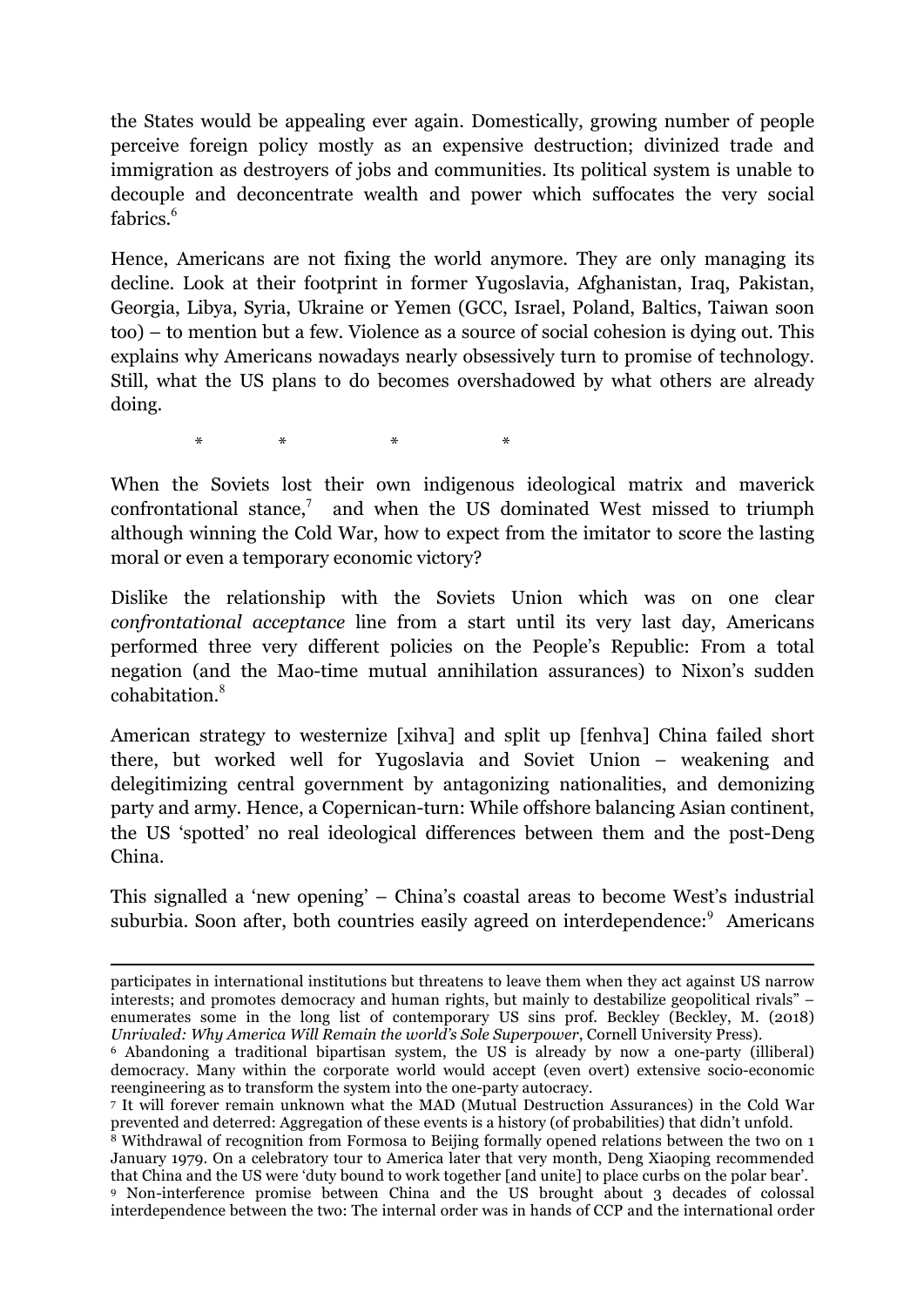pleased their corporate (machine and tech) sector and unrestrained its greed, while Chinese in return offered a cheap labour, no environmental considerations and submissiveness in imitation. However, for both it was far more than economy lubricated by sanctified free trade, it was a policy – Washington read it as interdependence for transformative containment and Beijing sow it as interdependence for (global) penetration. American were left in a growing illusion that the Sino growth is on terms defined by them, and Chinese – on their side – grew confident that these terms of economic growth are only accepted by them.

The so-called Financial crisis 2008/09 (or better to say the peak time of Casino economy) undermined positions of the largest consumer of Chinese goods (US), and simultaneously boosted confidence of the biggest manufacturer of American products (PRC). Consequently, soon after; by 2012, Beijing got the first out-of-Deng's-line leadership. (One of the famous dicatums of this Bismarck of Asia was 'hide the capabilities, bide your time' – a pure Bismarckian wisdom to deter any domestic imperialism in hurry.)

However, in the process of past few decades, Chinese acquired more sophisticated technology, and the American Big tech sophisticated itself in digital authoritarianism.

But, as America (suddenly) returns home, the honeymoon seems over now. (Although heavily criticising Trump in past years, the Biden administration – along with the leading Democrat's foreign policy intellectuals, is more of the Trumpistic continuity than of a departure from it. It especially refers to the Sino-American relations.)

Why does it come now? Washington is not any more able to afford treating China as just another trading partner. Also, the US is not well situated to capitalize on Beijing's eventual belligerence – be it compliance or containment (especially with Russia closer to China than it was ever before).10

The typical line of western neo-narrative goes as: 'The CCP exploited the openness of liberal societies and particularly its freedom of speech as to plunder, penetrate and divert'. And; 'Beijing has to bear the reputational costs of its exploitative practices'.

Accelerating collision course already leads to the subsequent calls for a strategic decupling (at best, gradual disengagements) of the two world's largest economies and of those in their orbits. Besides marking the end of global capitalism which exploded since the fall of Berlin Wall, this may finally trigger a global realignment. The rest of

<u> 1989 - Johann Stoff, amerikansk politiker (d. 1989)</u>

was in American hands. Neither party was to interfere the affairs of the other. But the paradox of inversion was sudden and severe – the internal order has been strengthened by the US (authoritarian) technology and the international (liberal) order à la Americana has been running on cheap Chinese

 $\mu$ <sup>10</sup> The most favoured tool for containment or compliance of the US foreign policy – economic sanctions do not only reveal American decline but accelerate it, too. Instead of being imposed to defend commonly accepted universal principles, they are increasingly imposed for national security reasons – as a stalking horse for trade protectionism. Despite its simplicity of conception and flexibility of application, in retrospect, the crippling potency of sanctions is still sound but historically their effectiveness remains rather modest.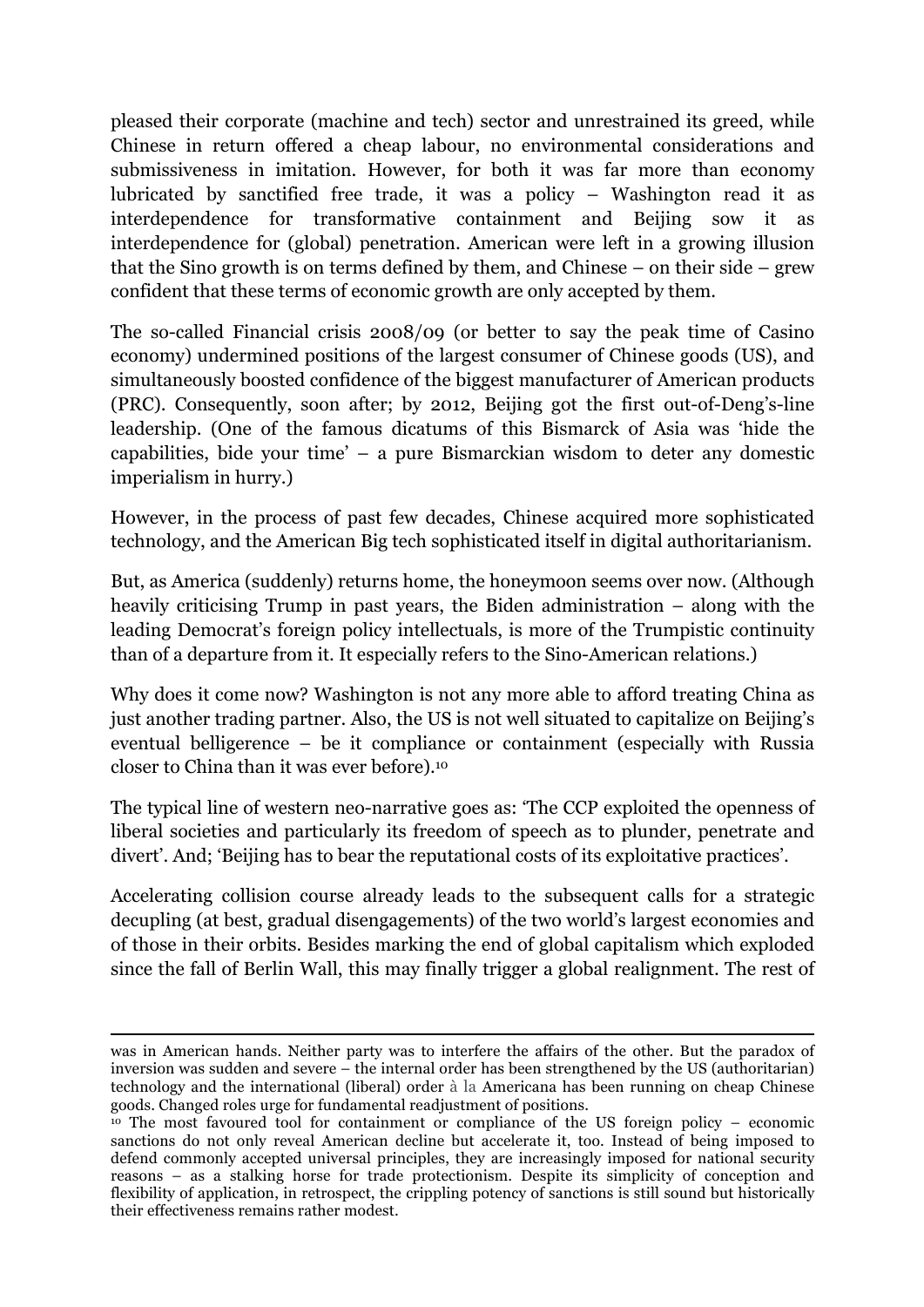the world would end up – willingly or not – in the rival (trade) blocks. It would not be a return to 1950s and 1960s, but to the pre-WWI constellations.

Epilog is plain to see: Neither more confrontation and more carbons nor more weaponized trade and traded weapons will save our day. It failed in our past; it will fail again any given day.

# Entrapment in Imitation

<u> 1989 - Johann Stein, marwolaethau a bh</u>

Interestingly, China opposed the I World, left the II in rift, and ever since Bandung of 1955 it neither won over nor (truly) joined the III Way. Today, many see it as a main contestant, a leader from the global South. But, where is a lasting success?

There is a near consensus among the economists that China owes its economic success to three fundamental factors. Firstly, it is that the People's Republic embraced an imitative economic policy (much like Japan, Singapore, Taiwan or ROK did before, or VietNam does now) through Deng-proclaimed opening aided by the tiny middle class of political police and the national army of working class. Second goes to a modest domestic consumption, and German-like thick home savings (steered by the Neo-Mandarin cast of Communist apparatchiks in higher echelons of Beijing ruling court).

Finally, as the third factor that the economists attribute to Chinese miracle, is a low production costs of Sino nation – mostly on expenses of its aging demography, and on expenses of its own labor force and country's environment.11

In short, its growth was neither green, nor inclusive, nor sustainable. Additionally, many would say – while quantifying the negative externalities of Chinese authoritarianism – that Beijing mixes up its nearly obsessive social control, environmental negligence and its dismal human and minority rights with the *right to development.*

Therefore, many observers would agree that the so-called China's miracle is a textbook example of a highly extractive state that generates enormous hidden costs of its development, those being social, environmental and health ones as much as expanding and lasting. And indeed, energy-intensive exports (especially carbon footprint) from China as well as its highly polluting industrial practices (overall

<sup>&</sup>lt;sup>11</sup> High tech and know-how appropriation via mandated/forced technology transfers and copy-cats, joint ventures, discriminatory patent-licencing practices and cross-sectoral state-led industrial modernisation have lifted China up the value chain. No wonder that its GDP per capita has jumped from \$194 (1980) to over \$9,000 (2019). Beijing is modernising its navy, and is engaged in international economic expansion and geopolitical projection via its Belt and Road Initiative, and so far has bought, built or is operating 42 ports in 34 countries. In the meantime, Washington is publicly lamenting return to a 'worker-focused trade policy' – as the Trump's US Trade Representative Robert E. Lighthizer called it – and openly objecting to both 'market-distorting state capitalism in China and a dysfunctional WTO'. "No trade policy decision since the end of WWII proved more devastating to working people than the extension of permanent normal trade relations to China in 2000. Despite President Clinton's predictions… , the opposite occurred" – he concludes. (FAM, 99/04/20)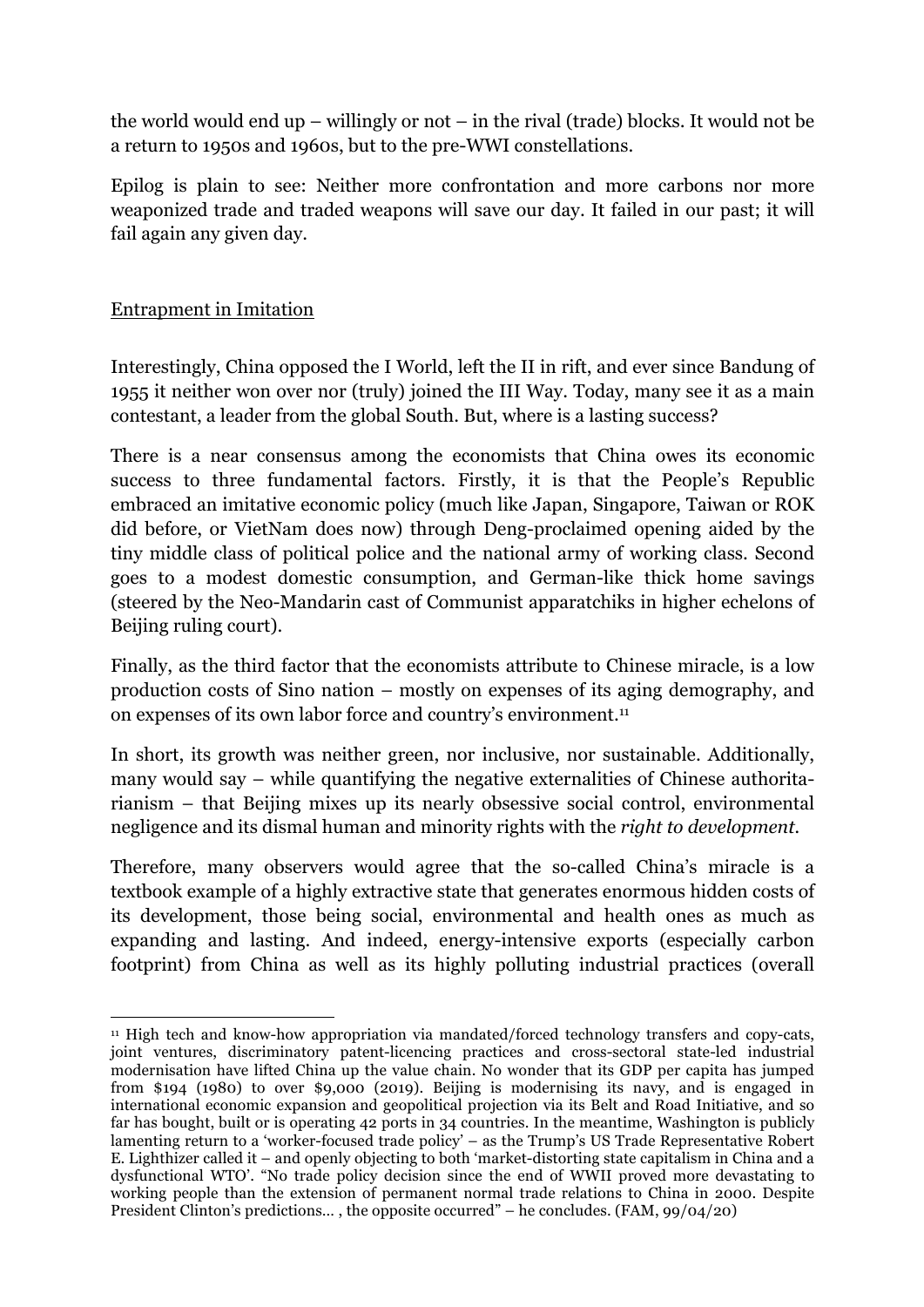ecological footprint) were introduced to and then for a long while tolerated in People's Republic by the West.

Further on, China accepted a principled relation with the US (Russia, too), but insists on transactional one with its neighbors and BRI (Belt and Road Initiative) clients. This reduces the choice (offered by the two protagonists) on selection between the colonial democracy and authoritarian paternalism.

None of the above has an international appeal, nor it holds promise to an attainable future. Therefore, no wonder that the Imitative power fights – for at home and abroad – a defensive ideological battle and politics of cultural reaction. Such a reactive status quo has no intellectual appeal to attract and inspire beyond its borders.12

So, if for China the XIX was a "century of humiliation", XX "century of emancipation", should it be that the XXI gets labeled as a "century of imitation"?

(The BRI is what the most attribute as an instrument of the Chinese planetary posture. Chinese leaders promised massive infrastructure projects all around by burning trillions of dollars. Still, numbers are more moderate. As the 2019 *The II BRI Summit* has shown – and the BRI Summits of November 2020 and of 2021 confirmed, so far, Chinese companies had invested USD 90 billion worldwide. Seems, neither People's Republic is as rich as many (wish to) think nor it will be able to finance its promised projects without seeking for a global private capital. Such a capital –if ever – will not flow without conditionalities. The Asian Infrastructure Investment Bank (AIIB) and the BRICS or 'New Development' – Bank have some \$150 billion at hand, and the Silk Road Infrastructure Fund (SRIF) has up to \$40 billion. Chinese state and semi-private companies can access – according to the OECD estimates – just another \$600 billion (much of it tight) from the home, statecontrolled financial sector. That means that China runs short on the BRI deliveries worldwide. Ergo, either bad news to the (BRI) world or the conditionalities' constrained China.)

How to behave in the world in which economy is made to service trade (as it is defined by the Sino-American high priests of globalization), while (preservation of domestic jobs and) trade increasingly constitutes a significant part of the big power's national security strategy? And, how to define (and measure) the existential threat: by inferiority of ideological narrative – like during the Cold War; or by a size of a lagging gap in total manufacturing output – like in the Cold War aftermath. Or something third? Perhaps a return to an inclusive growth.

 

<sup>12</sup> Undeniably, China managed to expand its economic presence, but so far is short of any prevailing and lasting strategic influence despite weaponization of trade and overseas aid. Simply, Beijing achieved some short-term objectives, but China's long-term strategic influence remains limited and reversable. People's Republic did not secure major shifts in geopolitical alignments. Beijing still has to learn how its grand strategy might play in different geographic and socio-political contexts. While the US-led west becomes disappointment, China provoked backlash instead of gaining global support and adoration. Clearly, political control, economic growth, surveillance and transport infrastructure alone do not necessarily make a durable nation. Having all that without psychological attachment and moral sentiment cannot sustain cohesion of nation on long run.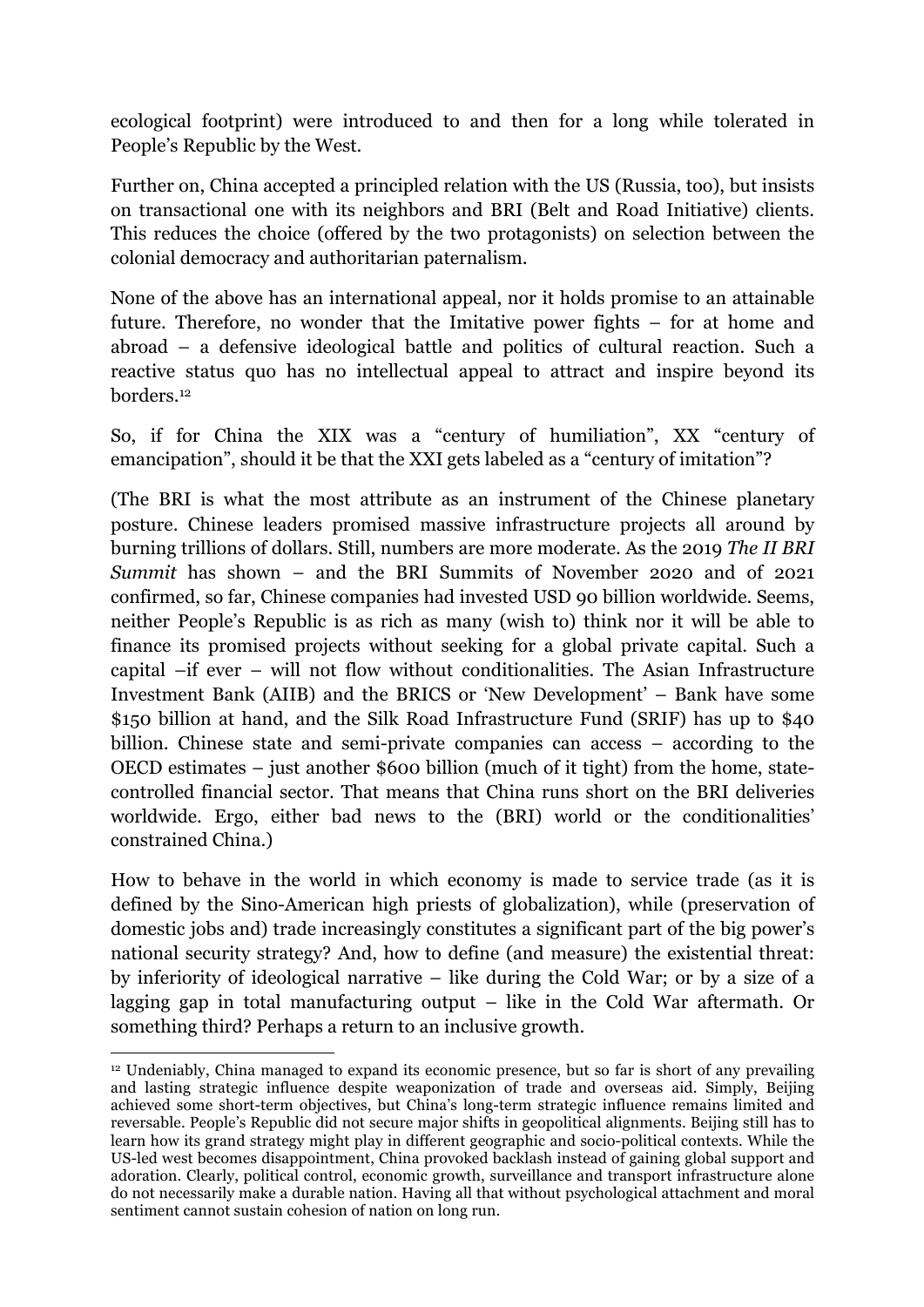If our civilizational course is still the same – the self-realization of mankind; than the deglobalization would be a final price to pay for re-humanization of labor and overall planetary greening. Are we there yet?

#### Promise of the Schumann Resonance

Earlier in this text, we already elaborated on imperial fictions and frictions: Empires and superpowers create their own realities, as they are not bound to 'situation on ground'. For them, the main question is never what they can but what they want in international conduct. However, the (illiberal) bipartisan democracy or one-party autocracy is a false dilemma, both of nearly the same dead end.

Currently, Party slogans call for China to "take center stage" on the world stage and architecture "a community of common destiny for mankind". But despite heated rhetoric, there is no intellectual appeal in a growth without well-being, education that does not translate into fair opportunity, lives without dignity, liberalization without personal freedom, achievement without opinionisation.

Greening international relations along with a greening of socio-economic fabrics (including the shift to blue and white, sea and wind, energy) – geopolitical and environmental understanding, de-acidification and relaxation is that missing, third, way for tomorrow.

(Judging the countries' PEM /Primary Energy Mix/ and the manufacturing footprint, the American e-cars are actually run on the tar sands and fracked oil/gas, while Chinese electric vehicles are powered by coal.)

This necessitates both at once: less confrontation over the art-of-day technology and their de-monopolized redistribution as well as the resolute work on the so-called Tesla-ian implosive/fusion-holistic systems. That would include the free-transfer non-Hertzian energy technologies (able to avoid life in an electromagnetic, technologically generated soup of unbearable radiation toxicity, actually able to detoxicate our troposphere from dangerous fields, waves and frequencies emittance drawing us closer to a harmony of Schumann resonance); carbon-sequestration; antigravity and self-navigational solutions; bioinformatics and nanorobotics. Surely, with the bioinformatics and nanorobotics being free from any usage for eugenics' ends (including the vaccination for microchipping purpose).

In short, more of initiative than of obedience (including more public control over data hoovering). More effort to excellence (creation) than a struggle for preeminence (partition). Leader of the world needs to offer more than just money and intimidation.

'Do like your neighbor' is a Biblical-sounding economic prophecy that the circles close to the IMF love to tirelessly repeat. Indeed, it is hard to imagine a formidable national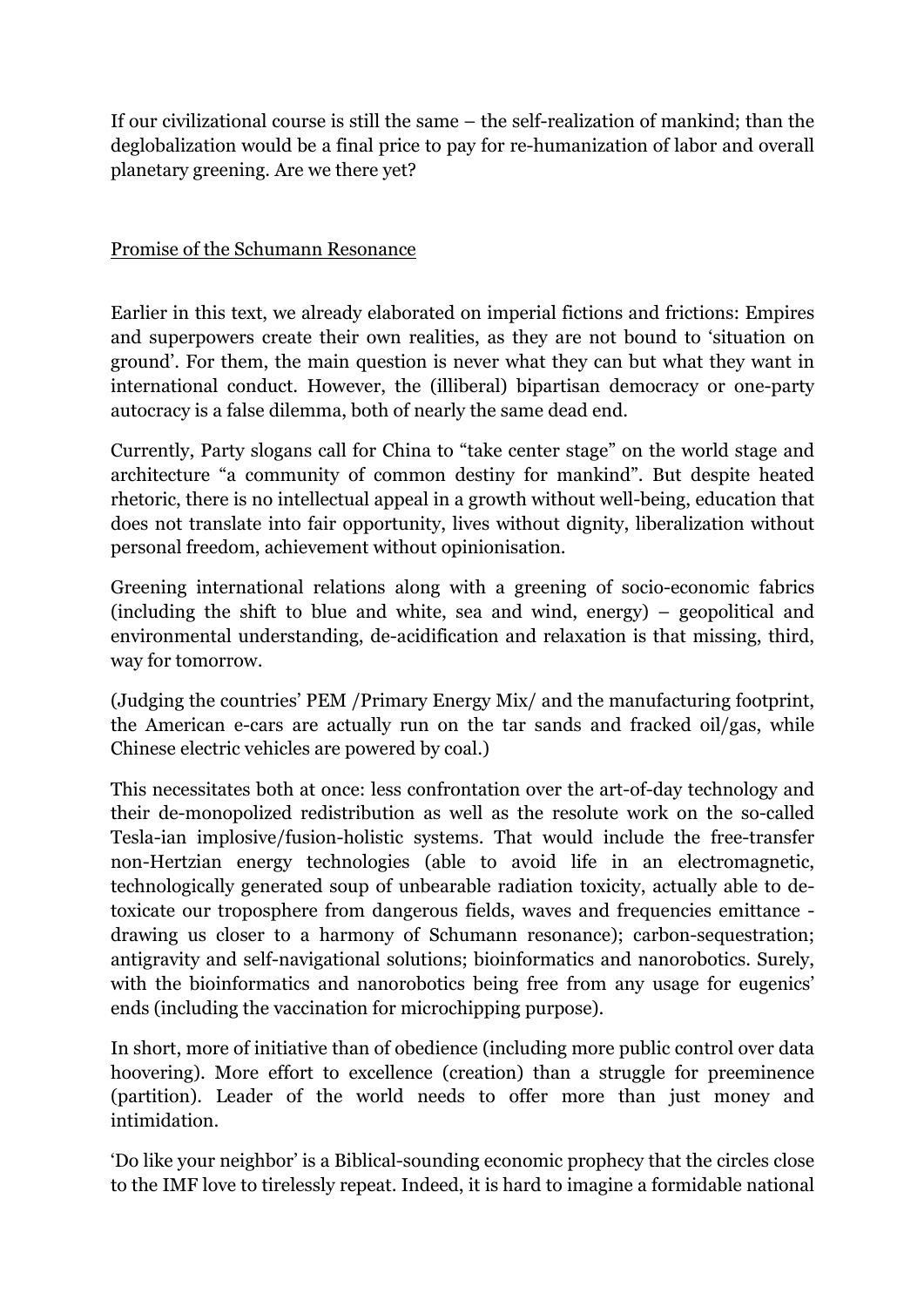economic prosperity, if the good neighborly relations are not built and maintained.13 Clearly, no global leader has ever in history emerged from a shaky and distrustful neighborhood, or by offering a little bit more of the same in lieu of an innovative technological advancement.

(Eg. many see Chinese 5G – besides the hazardous electrosmog of IoT that this technology emits on Earth's biota – as an illiberal innovation, which may end up servicing authoritarianism, anywhere.<sup>14</sup> And indeed, the AI deep learning inspired by biological neurons (neural science) including its three methods: supervised, unsupervised and reinforced learning can end up by being used for the diffusion of digital authoritarianism, predictive policing and manufactured social governance based on the bonus-malus behavioral social credits.15)

Ergo, it all starts from within, from at home; socio-economically and environmentally. Without support from a home base (including that of Hong Kong, Xinjiang and Tibet), there is no game changer. China's home is Asia. Its size and its centrality along with its impressive output is constraining it enough.

Conclusively, it is not only a new, non-imitative, turn of socioeconomics and technology what is needed. Without truly and sincerely embracing mechanisms such as the NAM, ASEAN and SAARC (eventually even the OSCE) and the main champions of multilateralism in Asia, those being India Indonesia and Japan first of all, China has no future of what is planetary awaited – the third force, a gamechanger, *discursive power*, lasting visionary and trusted global leader. 16

<sup>&</sup>lt;u> 1989 - Johann Stein, marwolaethau a bh</u> <sup>13</sup> Fully aware of it, China and Russia (in their historical and yet still ongoing rapprochement) are pushing on a new Asian continental/regional security organisation. Building on the best legacy of comprehensive pan-European security mechanism – that of the Vienna-based OSCE (Organisation for Security and Cooperation in Europe), these two are committing themselves to and inviting their neighbours to join with the CICBMA (Conference on Interaction and Confidence Building Measures in Asia), architecting the CSTO (Collective Security Treaty Organisation) and the QCCM (Quadrilateral Cooperation and Coordination Mechanism). It is on a top of already elaborate SCO (Shanghai Cooperation Organisation) and well-functioning economic FORAs – China-run AIIB (Asian Infrastructure Investment Bank) and Russia-backed EAEU (Eurasian Economic Union). Hence, in a matter of just two decades the central section of Eurasian continent became the most multilateralised – and therefore stabile, region of the world. The collective one is far better than the bilateral or selective/Ad Hoc security arrangement preferred by the US in the Asia-Pacific. Alliances are built on shared interested, solidified by formulated principles and maintained on reliability and predictability – hence, are structural stabilisers.

<sup>14</sup> Seems that China leads but is not alone with its much-criticised bonus-malus social credit system powered by facial recognition technology. Human Rights monitory agencies (including the US Carnegie Endowment's AI Global Surveillance Index) report that practically each and every of the G-20 countries extensively uses the AI-enabled surveillance appliances, including variety of facial recognition programs, aimed at social 'predictability'. Not to mention that such new technologies are particularly dangerous for weak democracies since many of their digital tools are dual use technology.

<sup>15</sup> Technology, its innovation and to it related norm-setting institutions are not a fancy item for roundtables' discussions – it is a central element of contemporary global and regional geopolitical competition. Finally, data is nonrival, but data is also disruptive if not encapsulated in clear rules of engagement. 16 Over the past perido, People's Republic has upped the ante in nearly all of its many territorial

disputes and even provoked new ones, in another departure from past practice. Beijing has also reversed course when it comes to its national periphery. "Past Chinese leaders, notably Deng Xiaoping and Jiang Zemin, believed in the institutionalized processes of collective leadership. Xi has disabled or neutralized many of these channels. The world may now be getting a sense of what China's decision-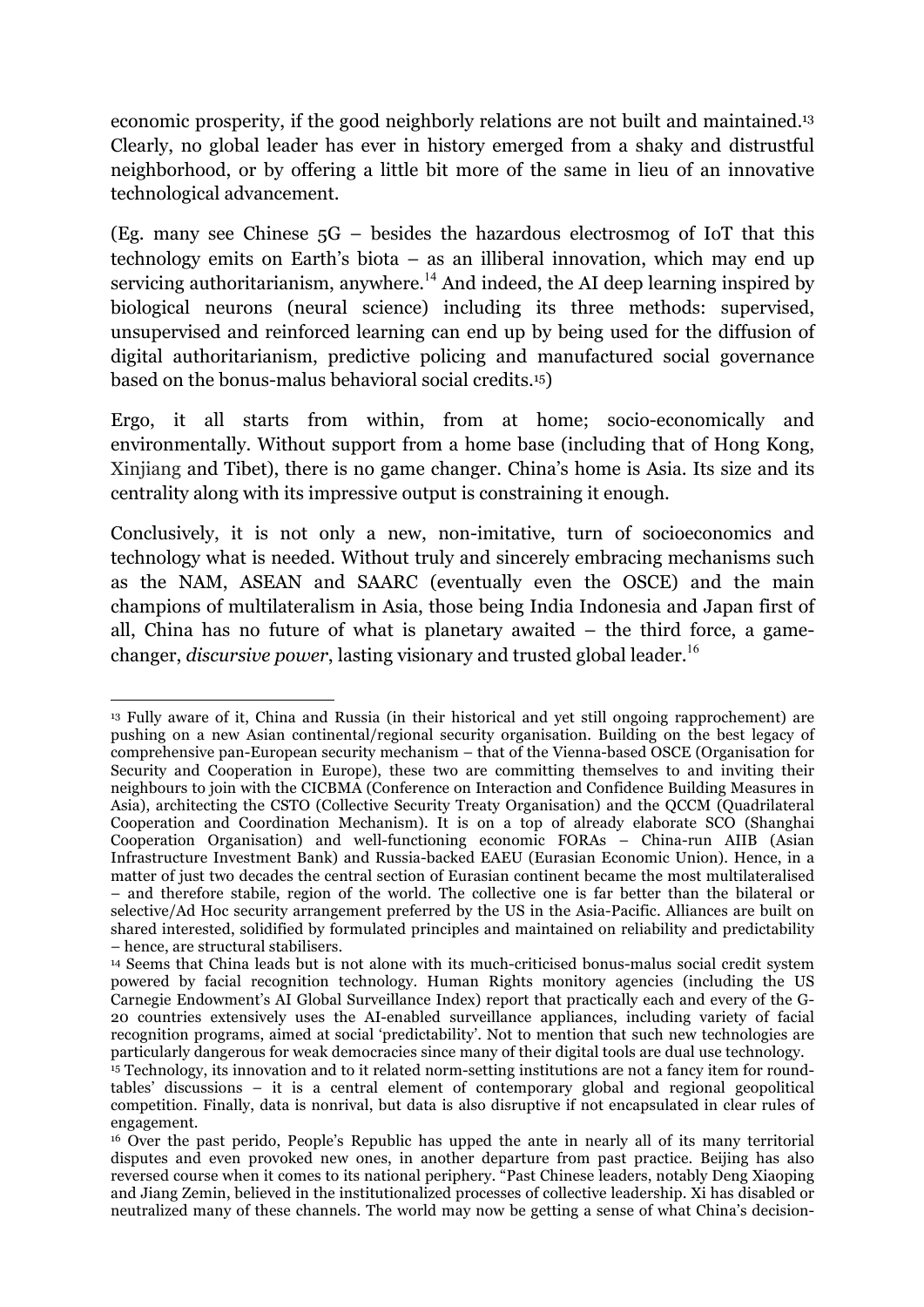If there was ever in history a lasting triumph, this is over by now. In the multipolar world of XXI century dominated by multifaceted challenges and multidimensional rivalries, there is no conventional victory. Revolution or restauration?

#### *Prof. Anis H. Bajrektarević,*

*Vienna, 01 DEC 2021*

#### Post Scriptum:

To varying degrees, but all throughout a premodern and modern history, nearly every world's major foreign policy originator was dependent (and still depends) on what happens in, and to, Russia. So, neither a structure, nor content or overall direction of world affairs for the past 300 years has been done without Russia. It is not only a size, but also a centrality of Russia that matters. That is important as much (if not even more), as it is an omnipresence of the US or a hyperproduction of the PR China. Ergo, that is an uninterrupted flow of manufactured goods to the whole world, it is a balancing of the oversized and centrally positioned one, and it is the ability to controllably corrode the way in and insert itself of the peripheral one. The oscillatory interplay of these three is what characterizes our days.

Therefore, reducing the world affairs to the constellation of only two super-players – China and the US is inadequate  $-$  to say least. It is usually done while superficially measuring Russia's overall standing by merely checking its current GDP, and comparing its volume and PPP, and finding it e.g. equal to one of Italy. Through such 'quick-fix', Russia is automatically downgraded to a second-rank power status. This practice is as dangerous as it is highly misleading. Still, that ill-conceived argument is one of the most favored narratives which authors in the West are tirelessly peddling.

<u> 1989 - Andrea Santa Andrea Andrea Andrea Andrea Andrea Andrea Andrea Andrea Andrea Andrea Andrea Andrea Andr</u>

making looks like when a singularly strong leader acts more or less on his own" - noted professor Rapp-Hooper recently in her book. That of course triggers constant shockwaves all over Asia. While Indonesia is contemplating the NAM's reload as well as the ASEAN block strengthening, others are reactive. India and Japan, two other Asian heavyweights (and champions of multilateralism), are lately pushed to sign up on the so-called Indo-Pacific maritime strategy with the United States (balancing the recent Pacific trade deal of RCEP). However, none of these three has any coherent plan on what to do on the Asian mainland. They all three differ on passions, drives and priorities. This is so since the truly pan-continental organization is nonexistent in Asia.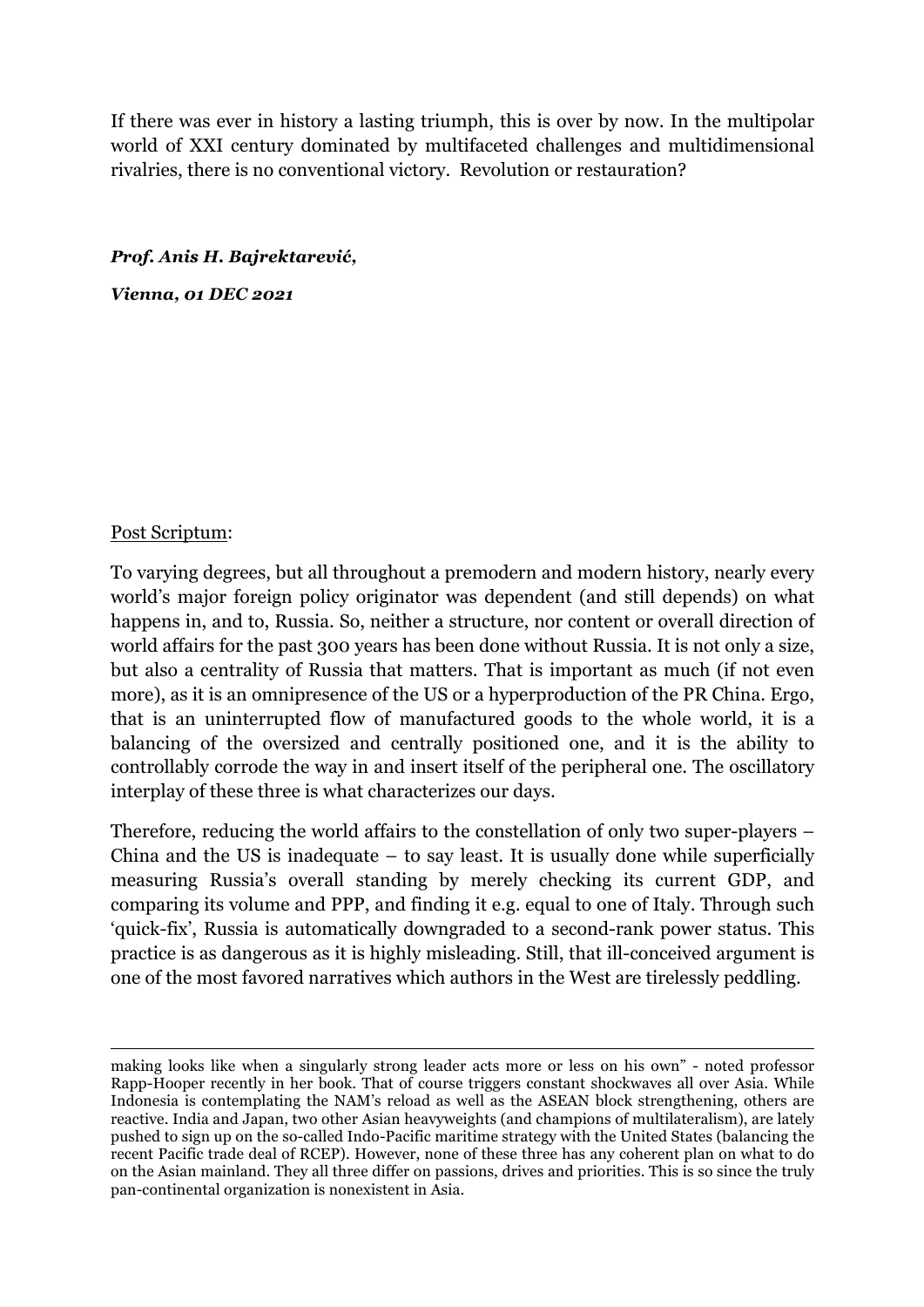What many analysts miss to understand, is in fact plain to see throughout the entire history of Russia: For such a big country the only way to survive – irrespectively from its relative weaknesses by many 'economic' parameters – is to always make an extra effort and remain great power (including colossal military expenditures).

#### Exhibit 3 By far the most rapid shift in the world's economic center of gravity happened in 2000–10, reversing previous decades of development

Evolution of the earth's economic center of gravity<sup>1</sup> AD 1 to 2025



point on the earth's surface. The surface projection of the center of gravity shifts north over the course of the century, reflecting the fact that in three-dimensional space America and Asia are not only "next" to each other, but also "across" from each other.

SOURCE: McKinsey Global Institute analysis using data from Angus Maddison; University of Groningen

To this end, let us quickly contrast the above narrative with some key facts: Russia holds the key positions in the UN and its Agencies as one of its founding members (including the Security Council veto right as one of the P5); it has a highly skilled and mobilized population; its society has deeply rooted sense of a special historic mission (that notion is there for already several centuries – among its intellectuals and enhanced elites, probably well before the US has even appeared as a political entity in the first place). Additionally and tellingly, Moscow possesses the world's largest gold reserves (on surface and underground; in mines and its treasury bars); for decades, it masters its own GPS system and the most credible outer space delivery systems (including the only remaining working connection with the ISS), and has an elaborate turn-key-ready alternative internet, too.

Finally, as the US Council of Foreign Relations' Thomas Graham fairly admits: "with the exception of China, no country affects more issues of strategic and economic importance to the US than Russia. And no other country, it must be said, is capable of destroying the US in 30 minutes."

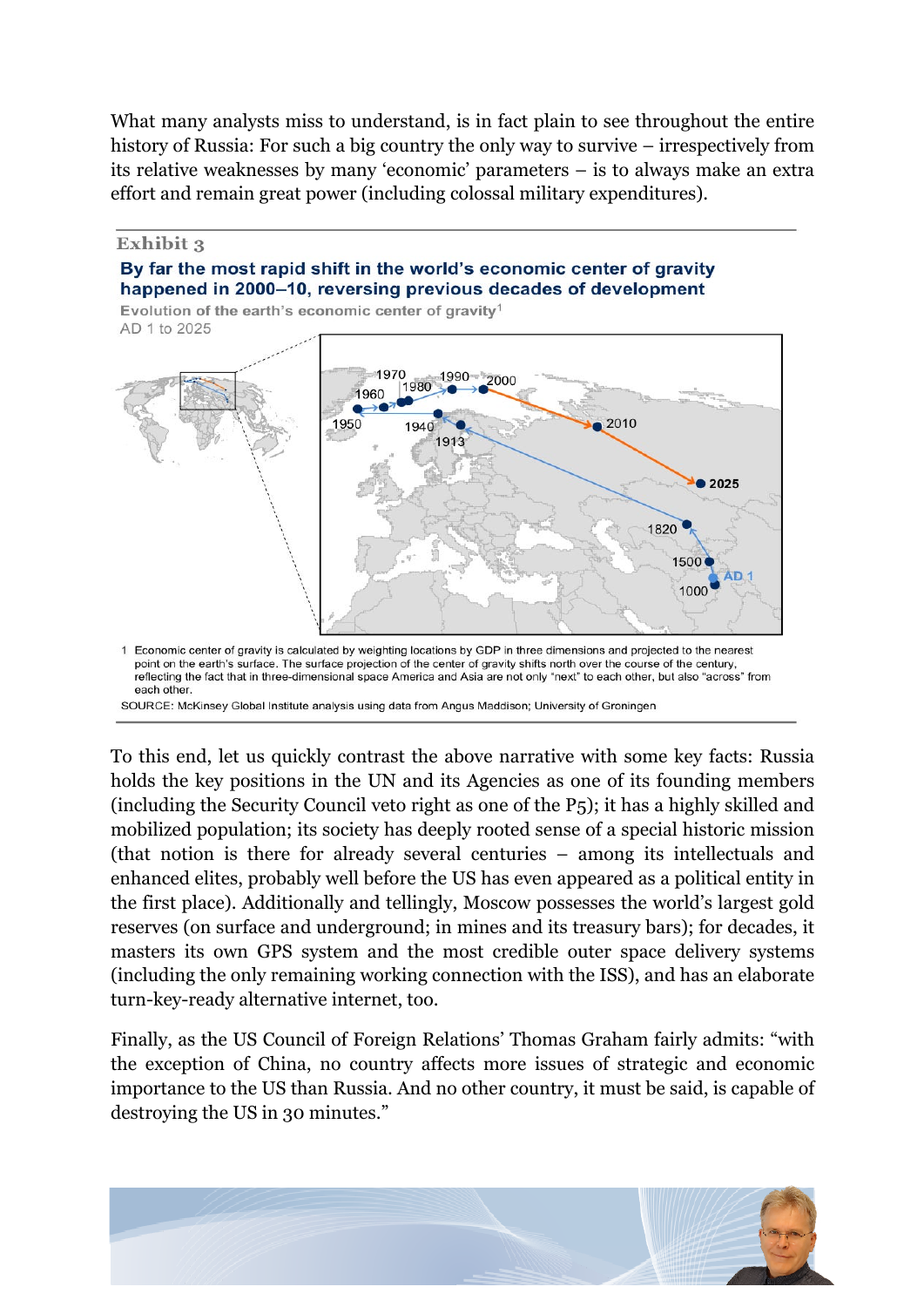**Author is chairperson and professor in international law and global political studies, Vienna, Austria. He has authored eight books (for American and European publishers) and numerous articles on, mainly, geopolitics energy and technology.** 

**Professor is editor of the NY-based GHIR (Geopolitics, History and Intl. Relations) journal, and editorial board member of several similar specialized magazines on three continents.**

**His 9th book, 'No Asian century' is scheduled for winter 2021-22.**



#### **Abstract:**

Does our history only appear overheated, while it is essentially calmly predetermined? Is it directional or conceivable, dialectic and eclectic or cyclical, and therefore cynical? Surely, our history warns (no matter if the Past is seen as a destination or resource). Does it also provide for a hope? Hence, what is in front of us: destiny or future?

Theory loves to teach us that extensive debates on what kind of economic system is most conductive to human wellbeing is what consumed most of our civilizational vertical. However, our history has a different say: It seems that the manipulation of the global political economy (and usage of fear as the currency of control) – far more than the introduction of ideologies – is the dominant and arguably more durable way that human elites usually conspired to build or break civilizations, as planned projects.

#### **Keywords:**